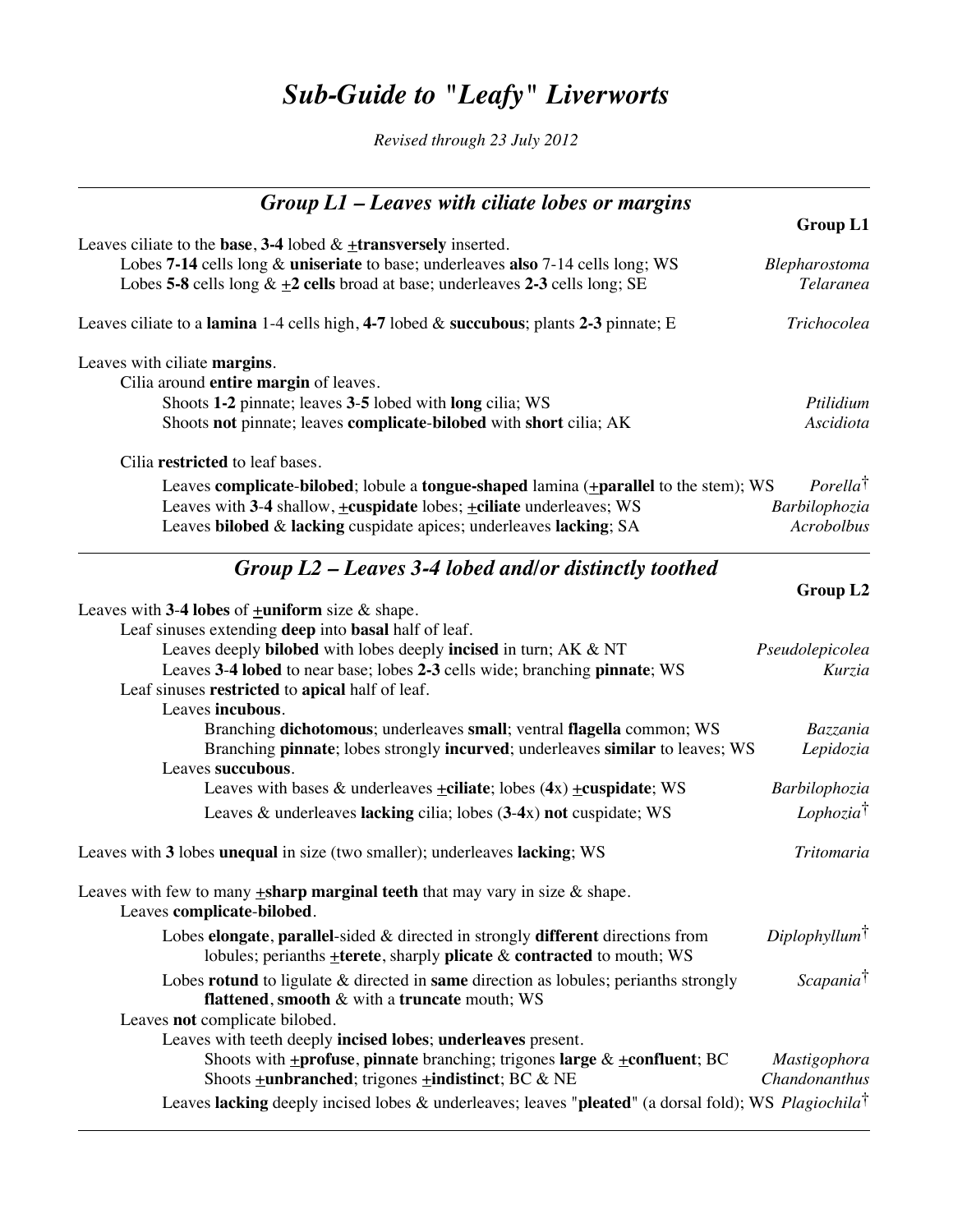## *Group L3 – Leaves complicate-bilobed; "incubous"; underleaves large*

|                                                                                                                                                                                                                                                                                                                                                                                                                   | Group L3                                                     |
|-------------------------------------------------------------------------------------------------------------------------------------------------------------------------------------------------------------------------------------------------------------------------------------------------------------------------------------------------------------------------------------------------------------------|--------------------------------------------------------------|
| Underleaves <b>double</b> the normal <b>number</b> (equal to number of leaves); FL                                                                                                                                                                                                                                                                                                                                | Diplaisiolejeunea                                            |
| Underleaves with ciliate margins; AK                                                                                                                                                                                                                                                                                                                                                                              | Ascidiota                                                    |
| Underleaves distinctly <b>bilobed</b> (sinus $>1/4$ of underleaf length).<br>Lobule a <b>helmet</b> -like sac $(\pm$ <b>parallel</b> to the stem) on a stalk.<br>perianths trigonous & flattened.                                                                                                                                                                                                                 |                                                              |
| Lobes <b>+apiculate</b> ; stylus lacking; plants on wet rocks; a deep, greasy green; E<br>Lobes +rounded; stylus present; on trees & dry rocks; commonly reddish; WS                                                                                                                                                                                                                                              | Jubula<br>Frullania                                          |
| Lobule an inflated pouch (+perpendicular to the stem) along posterior edge of lobe;<br>stylus lacking; perianths 5-angled.<br>Leaves with marginal rhizoids.                                                                                                                                                                                                                                                      |                                                              |
| Leaves with scattered, laminal ocelli; trigones lacking; FL<br>Leaves lacking ocelli; walls with small trigones & intermediate thickenings; FL                                                                                                                                                                                                                                                                    | Rectolejeunea<br>Cheilolejeunea                              |
| Leaves distinctly acute to acuminate to apiculate;<br>Leaves distinctly falcate; underleaf lobes spreading (divaricate).<br>Underleaf lobes 2-3 cells wide at base; ocelli basal; SE<br>Underleaf lobes uniseriate; ocelli medial; SE                                                                                                                                                                             | Harpalejeunea<br>Drepanolejeunea                             |
| Leaves not falcate, but with crenulate margins; underleaf lobes not divaricate.<br>Underleaves $3-4x$ the stem width; perianths bluntly keeled & beak-less; Fl<br>Underleaves 1.5-2x the stem width; perianths sharply keeled with a beak; FL                                                                                                                                                                     | Taxilejeunea<br>Crossotolejeunea                             |
| Leaves with $\pm$ uniformly rounded apices.<br>Leaves with distinctive ocelli.<br>Leaves elliptical & odiferous; underleaf lobes uniseriate & divaricate; FL<br>Leaves with <b>brownish</b> cell walls $\&$ middle lamellae, and <b>+serrate</b> apices; GC<br>Leaves caducous & with marginal rhizoids; ocelli numerous; FL<br>Leaves lacking any of the above unique characters; ocelli few $(1-3)$ ; E         | Leptolejeunea<br>Ceratolejeunea<br>Rectolejeunea<br>Lejeunea |
| Leaves lacking ocelli.<br>Leaves strongly convex $\&$ deflexed apically; underleaves $3.5-4.5x$ stem width<br>& $\pm$ imbricate; trigones small; oil bodies numerous & small; AK, NT<br>Leaves distinctly crenulate; underleaves $1.5-2x$ stem width, distant &<br>crenulate; trigones $\pm$ bulging; oil bodies few & large; SE<br>Leaves $\pm$ olive/gray-green & opaque; underleaves 3-5x stem width; trigones | Hygrolejeunea<br>Crossotolejeunea<br>Cheilolejeunea          |
| $\pm$ bulging; oil bodies few & botryoidal; lobular papillae distal; CP & SA<br>Leaves lacking the above unique characteristics; lobular papillae proximal.<br>Marginal cells $\pm 17$ -19 $\mu$ ; cell walls $\pm$ thin & trigonous; lobular teeth $\pm$ one-celled;<br>oil bodies $\pm$ numerous & small; perianths not compressed; E                                                                           | Lejeunea                                                     |
| Marginal cells $\pm$ 13-17 $\mu$ ; cell walls $\pm$ evenly thick; lobular teeth mostly<br>>one-celled; oil bodies +few & large; perianths compressed; CP & SA                                                                                                                                                                                                                                                     | Rectolejeunea                                                |

Leaves commonly **broken** off (**caducous**) on normal or specialized stems.

*Continued below*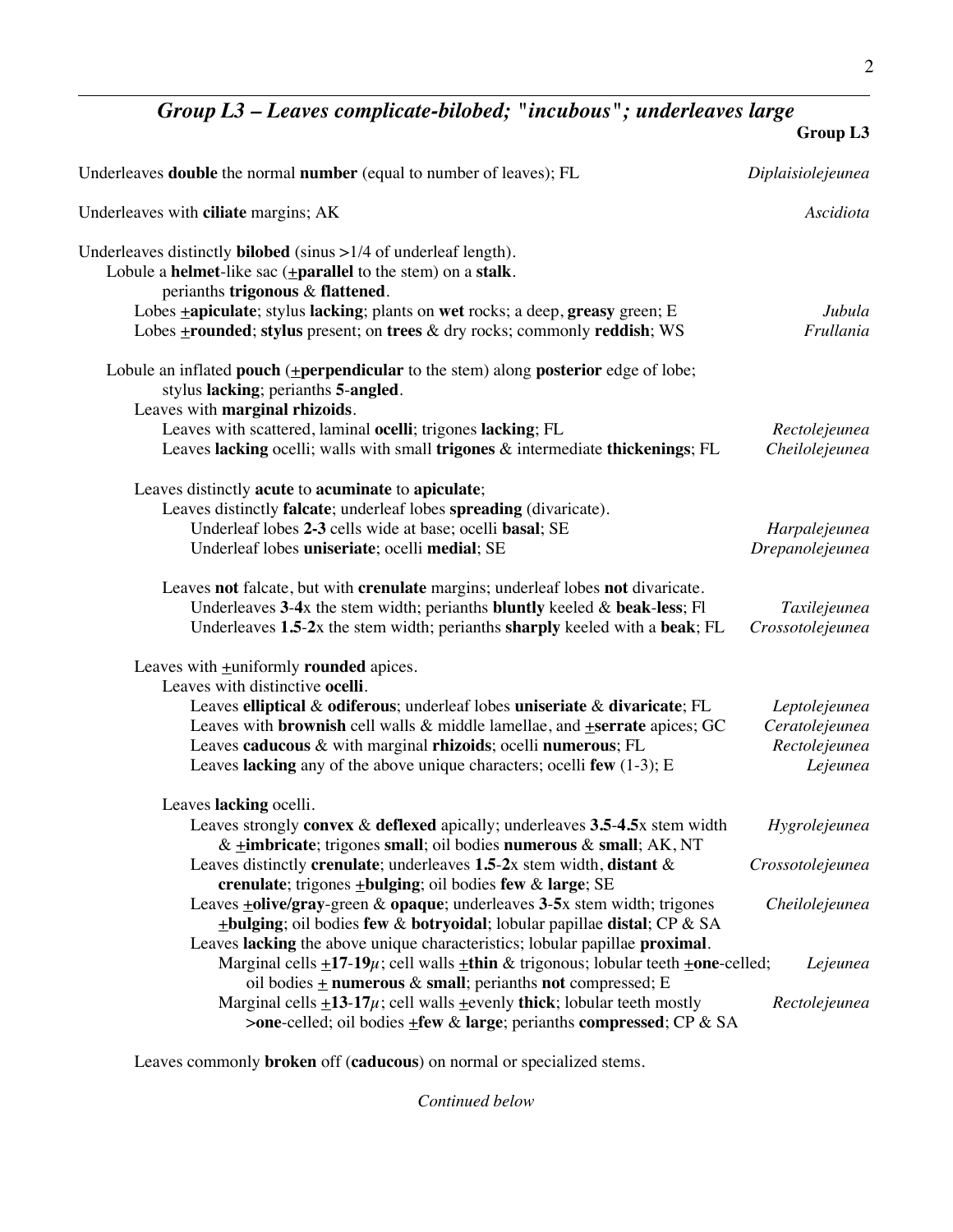### *Continued from Group L3 above*

| Leaves commonly broken off (caducous) on normal or specialized stems.<br>Leaves +olive-green; lobules usually inflated; trigones usually large;<br>lobular papillae distal; oil bodies few (1-4) & large; CP & SA                                                                                                                                   | Cheilolejeunea         |
|-----------------------------------------------------------------------------------------------------------------------------------------------------------------------------------------------------------------------------------------------------------------------------------------------------------------------------------------------------|------------------------|
| Leaves $\pm$ yellow-green; lobules commonly vestigial; trigones lacking;<br>lobular papillae proximal; oil bodies many (4-8) & small; CP & SA                                                                                                                                                                                                       | Rectolejeunea          |
| Lobules not inflated (explanate) or reduced to a small/minute basal fold (vestigial).<br>Lobules explanate $\& \pm$ parallel to the stem; on trees $\&$ rocks; commonly reddish; WS                                                                                                                                                                 | Frullania              |
| Lobules vestigial, but tooth elaborated as a slender appendage $\pm$ parallel to the stem; FL                                                                                                                                                                                                                                                       | Rectolejeunea          |
| Lobules vestigial, but tooth not elaborated as above.<br>Leaves obtusely angular to apiculate $\&$ shiny (dry); underleaves 3-4x the<br>stem width $& \pm \text{chordate}$ ; perianths bluntly keeled & beak-less; Fl<br>Leaves with $\pm$ uniformly <b>rounded</b> apices; underleaves 1-3.5x the stem width &                                     | Taxilejeunea           |
| not chordate; perianths sharply keeled with a beak.<br>Marginal cells $\pm 17-19\mu$ ; cell walls $\pm$ thin & trigonous; lobular teeth $\pm$ one-celled;<br>oil bodies <b>+numerous</b> & small; perianths not compressed; E                                                                                                                       | Lejeunea               |
| Marginal cells $\pm 13.17\mu$ ; cells $\pm$ opaque with $\pm$ evenly thick walls; lobular teeth<br>mostly >one-celled; oil bodies +few & large; perianths compressed; leaves<br>often caducous; CP & SA                                                                                                                                             | Rectolejeunea          |
| Underleaves $\pm$ <b>unlobed</b> (sinus <1/4 of underleaf length).<br>Lobule a <b>tongue-shaped</b> lamina $($ <b>+parallel</b> to the stem); WS                                                                                                                                                                                                    | Porella                |
| Lobule an inflated pouch (+perpendicular to the stem) along posterior edge of lobe.<br>Leaves mostly purplish to brownish black from well-developed secondary pigments.<br>Leaves squarrose (wet) & convolute (dry); underleaves $\pm$ orbicular & $\pm$ retuse.<br>Secondary stems <b>+arching</b> ; lobules lacking long marginal teeth; trigones | Mastigolejeunea        |
| bulging; 2-3 large botryoidal oil bodies/cell; GC<br>Secondary stems not $\pm$ arching; lobules with 3-10 long, marginal teeth;<br>trigones bulging; oil bodies numerous & minute; FL                                                                                                                                                               | <b>Brachiolejeunea</b> |
| Leaves distinctly falcate; underleaves <b>+orbicular</b> ; lobules with a long, sharp<br>apical tooth; trigones distinct; 2-4 large oil bodies/cell; CP                                                                                                                                                                                             | Neurolejeunea          |
| Leaves neither squarrose, convolute nor distinctly falcate; underleaves +reniform;<br>lobules with a minute apical tooth; oil bodies numerous & small; CP                                                                                                                                                                                           | Lopholejeunea          |
| Leaves mostly yellow brown, $\pm$ squarrose (wet) & caducous; underleaves $\pm$ orbicular;<br>lobules with 3-8 marginal teeth; trigones bulging; oil bodies numerous $\&$ small; FL                                                                                                                                                                 | Acrolejeunea           |
| Leaves mostly green; $2^{\circ}$ stems $\pm$ arching; underleaves $\pm$ retuse; lobules with 2-3(6)<br>marginal teeth; trigones bulging; oil bodies numerous & minute; FL                                                                                                                                                                           | Caudalejeunea          |
| Leaves whitish green; underleaves reniform; apical lobular tooth minute to<br>very long; trigones small to bulging; one large botryoidal oil body/cell; E                                                                                                                                                                                           | Leucolejeunea          |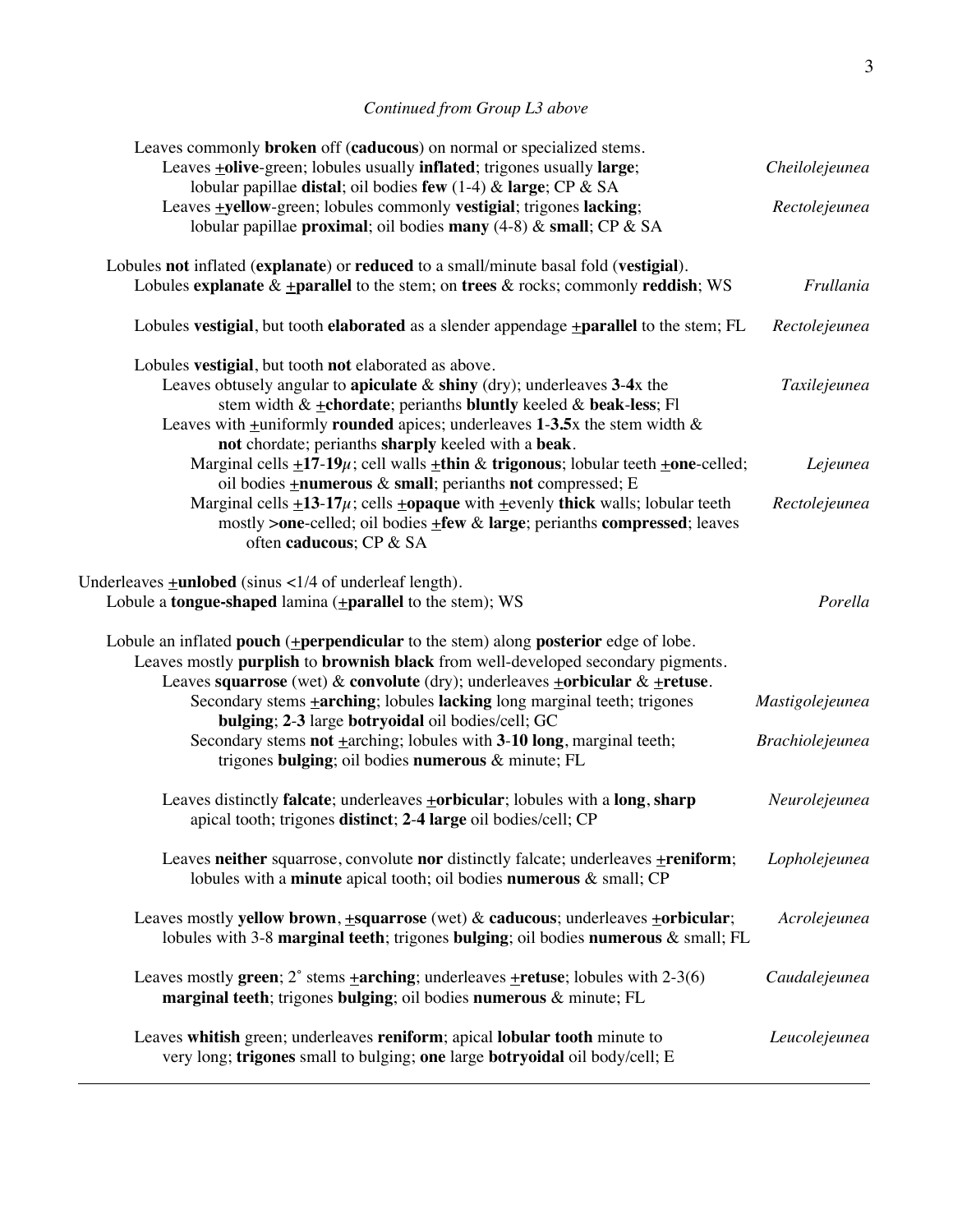| Group L4 – Complicate-bilobed; "incubous"; underleaves lacking                                                                                                                                                                                                                               |                        |
|----------------------------------------------------------------------------------------------------------------------------------------------------------------------------------------------------------------------------------------------------------------------------------------------|------------------------|
|                                                                                                                                                                                                                                                                                              | <b>Group L4</b>        |
| Lobules >1/3 the size of the lobes, inflated & enclosed by the denticulate lobes; orangish-red; NW                                                                                                                                                                                           | Pleurozia              |
| Lobules $\langle 1/3 \rangle$ the size of the lobes; lobes neither enclosing nor denticulate.<br>Plants $>1$ mm wide; cells <b>smooth</b> ; rhizoids on <b>lobules</b> ; perianths flat & truncate; WS<br>Plants <1 mm wide; cells often papillose; rhizoids on stem; perianths 5-angled; WS | Radula<br>Cololejeunea |
| Group L5 – Complicate-bilobed; "succubous"                                                                                                                                                                                                                                                   | Group L5               |
| Lobes & lobules sharply <b>tapered</b> to a <b>pointed</b> apex; margins <b>irregular</b> ; cuticle <b>waxy</b> (dull);<br>perianth plicate with a contracted, whitish & ciliate mouth; NW, WC                                                                                               | Douinia                |
| Lobes <b>elongate</b> , <b>parallel</b> -sided $\&$ directed in strongly <b>different</b> directions from lobules;<br>perianths $\pm$ terete, sharply plicate & contracted to mouth; WS                                                                                                      | Diplophyllum           |
| Lobes rotund to ligulate $\&$ directed in same direction as lobules; perianths strongly<br><b>flattened, smooth &amp; with a truncate mouth; WS</b>                                                                                                                                          | Scapania               |

### *Group L6 – Leaves bilobed & succubous; underleaves clearly evident* **Group L6**

| Underleaves bifid & ciliate; plants purplish; leaves $\pm$ emarginate; perigynium present; AC                             | $Mesoptychia^{\dagger}$ |
|---------------------------------------------------------------------------------------------------------------------------|-------------------------|
| Underleaves distinctly <b>bifid</b> .                                                                                     |                         |
| Plants <b>+yellow-green</b> & <b>large</b> ( $>1$ mm); leaf lobes <b>+equal</b> in size.                                  |                         |
| Underleaves with lateral teeth; rhizoids restricted; perianth present; WS                                                 | Lophocolea              |
| Underleaves lacking lateral teeth; rhizoids scattered; marsupium present; WS                                              | Geocalyx                |
| Plants <b>+reddish</b> & small (<0.7 mm); leaf lobes unequal in size & rounded ("mittens"); NE Cladopodiella <sup>†</sup> |                         |
| Underleaves $\pm$ <b>lanceolate</b> ; trigones $\pm$ <b>bulging</b> .                                                     |                         |
| Leaves distinctly <b>bilobed</b> $\& \pm \text{joined}$ to underleaves; WS                                                | Harpanthus              |
| Leaves +emarginate & free from underleaves; WS                                                                            | Nardia <sup>†</sup>     |
| Underleaves flap-like & irregularly lobed; leaf bases $\pm$ multistratose; oil bodies lacking; $A/A(NW)$                  | Schofieldia             |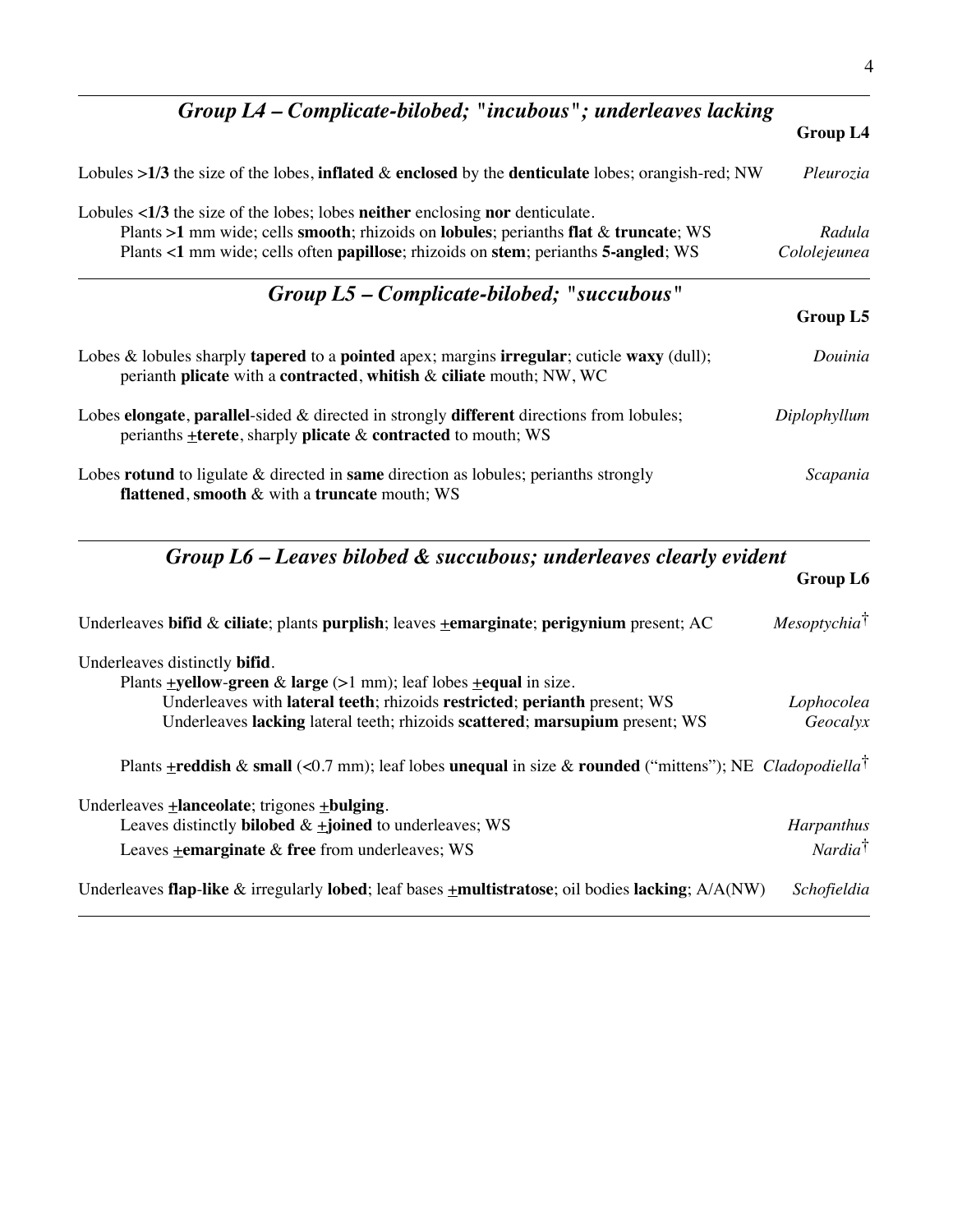| Group L7 - Leaves bilobed; succubous;                                                                                                                                                                                                                                                |                                                           |
|--------------------------------------------------------------------------------------------------------------------------------------------------------------------------------------------------------------------------------------------------------------------------------------|-----------------------------------------------------------|
| underleaves obscured by rhizoids, minute or lacking                                                                                                                                                                                                                                  | Group L7                                                  |
| Shoots wide (1.5-2mm); leaves with marginal rhizoids; trigones large to bulging; SA                                                                                                                                                                                                  | <b>Acrobolbus</b>                                         |
| Shoots intermediate in width $(0.5-1.5 \text{ mm})$ ; trigones various.<br>Underleaves obscured by abundant, scattered rhizoids; marsupium present; WS<br>Underleaves minute or lacking; perianth present.<br>Trigones large to <b>bulging</b> .                                     | Geocalyx                                                  |
| Leaf insertion oblique throughout; leaves rarely canaliculate (grooved); WS<br>Leaf insertion transverse above; leaves commonly canaliculate; WS<br>Trigones lacking.                                                                                                                | Lophozia<br>Anastrophyllum                                |
| Underleaves minute; leaf lobes unequal in size $\&$ rounded ("mittens"); WS<br>Underleaves lacking; leaf lobes $\pm$ equal in size.<br>Leaves purplish-black with rounded lobes; hyalodermis lacking; WS<br>Leaves with connivent lobes; hyalodermis present; oil bodies lacking; WS | $C$ ladopodiella <sup>†</sup><br>Gymnocolea<br>Cephalozia |
| Shoots narrow (600-800 $\mu$ ); trigones lacking.<br>Underleaves minute; perianths cylindrical & deeply plicate; on various trees; SE<br>Underleaves lacking; perianths campanulate & shallowly plicate; on cabbage palm; FL                                                         | Cylindrocolea<br>Chonecolea                               |
| Group $LS$ – Leaves bilobed with transverse insertion*<br>Plants small to moderate in size (shoots $>0.5$ mm wide).<br>Leaves strongly concave $&$ +imbricate; shoots +julaceous.                                                                                                    | Group L8                                                  |
| Underlasses similar to leaves in size $\&$ shape (tisenhyllous); clear groom: $\Lambda/\Lambda$                                                                                                                                                                                      | Dlaurochada                                               |

| Underleaves similar to leaves in size $\&$ shape ( $\pm$ <b>isophyllous</b> ); clear green; A/A                   | Pleurocladula    |
|-------------------------------------------------------------------------------------------------------------------|------------------|
| Underleaves vestigial to lacking; whitish in color; A/A, WC, TN                                                   | Gymnomitrion     |
| Leaves like "billowing sails" (strongly inflated base with a water sac $\&$ ciliate lobes); E                     | Nowellia         |
| Leaves with a <b>midrib</b> (vitta) of elongated cells; underleaves large ( <b>isophyllous</b> ); A/A; W, AP      | <b>Herbertus</b> |
| Leaves lacking any of the above unique characters.                                                                |                  |
| Underleaves similar to leaves in size & shape $(\pm \text{isophyllous})$ ; cells <b>elongate</b> ; A/A, WC        | Hygrobiella      |
| Underleaves vestigial to lacking; leaf cells trigonous; WS                                                        | Marsupella       |
| Plants <b>minute</b> (shoots $< 0.5$ mm wide).                                                                    |                  |
| Leaves glaucous from secreted filaments; isophyllous (underleaves like leaves); A/A                               | Anthelia         |
| Leaves with a <b>+striate</b> cuticle; cells with thick <b>brownish</b> walls & an <b>occasional</b> oil body; NW | Eremonotus       |
|                                                                                                                   |                  |

Leaves **lacking** any of the above unique characters. Branching predominantly **terminal** & **furcate** (forking); NW, SA *Sphenolobopsis*<br>Branching predominantly **intercalary**; WS *Cephaloziella* Branching predominantly *intercalary*; WS

\*Lower leaves may show trend towards succubous insertion, except for *Herbertus*, which may show trend towards incubous insertion.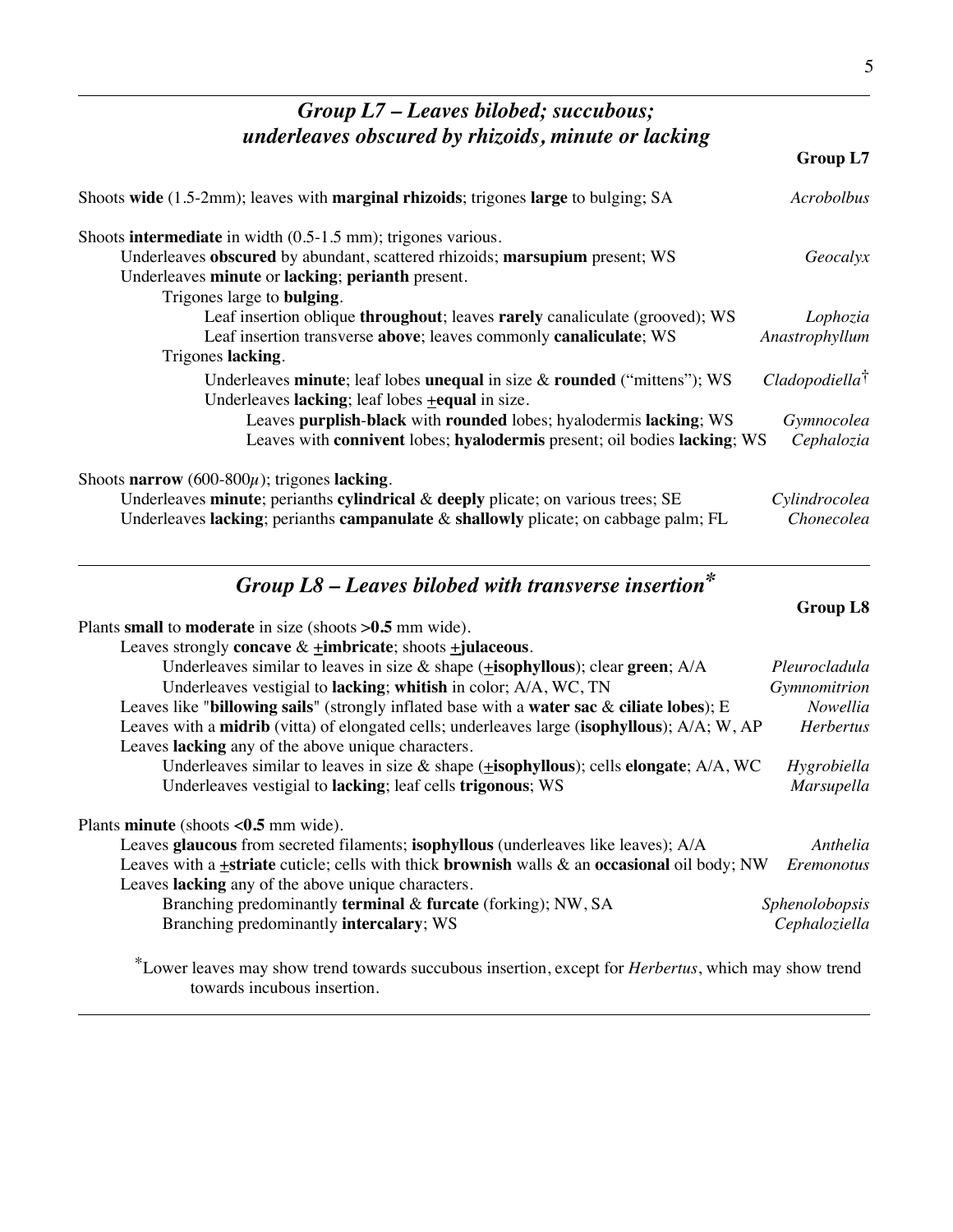| $Group L9 - Leaves unlobed \& incubous$                                                                                                                                                                                                                                                                  |                               |
|----------------------------------------------------------------------------------------------------------------------------------------------------------------------------------------------------------------------------------------------------------------------------------------------------------|-------------------------------|
|                                                                                                                                                                                                                                                                                                          | Group L9                      |
| Leaves opaque, $\pm$ yellow-green, $\pm$ pointed & occasionally bidentate; cells strongly trigonous;<br>oil bodies granular; AK, NF.                                                                                                                                                                     | Metacalypogeia                |
| Leaves translucent, +gray to blue-green & rounded apically; cells not trigonous;<br>oil bodies botryoidal; WS                                                                                                                                                                                            | Calypogeia                    |
| Group L10 – Leaves unlobed & succubous; underleaves clearly evident                                                                                                                                                                                                                                      |                               |
|                                                                                                                                                                                                                                                                                                          | Group L10                     |
| Underleaves ciliate, purplish & bilobed; leaves shallowly bilobed; marsupium present; AC                                                                                                                                                                                                                 | Mesoptychia <sup>†</sup>      |
| Underleaves bilobed.<br>Purplish pads on underside of stems; sporangia open along helical lines; NW, WC<br>Purplish pads lacking; sporangia open along longitudinal lines; WS                                                                                                                            | Gyrothyra<br>Chiloscyphus     |
| Underleaves lanceolate.<br>Leaves opposite $\&$ fused at the base; underleaves small; marsupium present; $A/A$<br>Leaves cuneate (wedge-shaped) $\&$ +deciduous; plants minute; bark of fir trees; SA<br>Leaves <b>+orbicular</b> ; trigones <b>bulging</b> .                                            | Arnellia<br>Leptoscyphus      |
| Rhizoids densely matted; perianths laterally compressed; gemmae often present; WS                                                                                                                                                                                                                        | Mylia                         |
| Rhizoids scattered; perianths on a fleshy perigynium & plicate; gemmae lacking WS                                                                                                                                                                                                                        | Nardia <sup>†</sup>           |
| Group L11 – Leaves unlobed and succubous;                                                                                                                                                                                                                                                                |                               |
| underleaves obscured by rhizoids, minute or lacking                                                                                                                                                                                                                                                      |                               |
|                                                                                                                                                                                                                                                                                                          | Group L11                     |
| Leaves "pleated" (dorsal fold) & decurrent to midline; perianths laterally compressed; WS                                                                                                                                                                                                                | $Plagiochila^{\dagger}$       |
| Leaves with dorsal margin strongly revolute $\&$ +notched; AK, BC                                                                                                                                                                                                                                        | Anastrepta                    |
| Leaves neither "pleated" nor strongly revolute.<br>Leaves $\pm$ longer than broad; rhizoids numerous; $\pm$ distinct trigones; oil bodies<br>numerous $(7-11/cell)$ & moderate in size; perianth smooth with a sunken beak.                                                                              | Jungermannia                  |
| Leaves $\pm$ orbicular; perianth not as above.<br>Trigones moderate to large $&$ + bulging.<br>Ventral flagella abundant; oil bodies few $(2-4)$ & large; perianth<br>$\pm$ plicate above with a $\pm$ denticulate mouth; WS<br>Ventral flagella lacking; oil bodies numerous $(7-15)$ & small; perianth | Odontoschisma<br>Jamesoniella |
| plicate above with a distinctly ciliate mouth; WS                                                                                                                                                                                                                                                        |                               |
| Trigones $\pm$ small, but distinct; oil bodies mostly 4-8 per cell & large.<br>Leaves strongly concave; "perianth" a compressed, rounded, bilabiate<br>structure formed from mussel-like perichaetial bracts; A/A, MI, MN                                                                                | Cryptocolea                   |
| Leaves <b>+flat</b> to weakly convex; perianth a compressed, truncate, &<br>bilabiate sheath; CT, MA, OH                                                                                                                                                                                                 | Pedinophyllum                 |